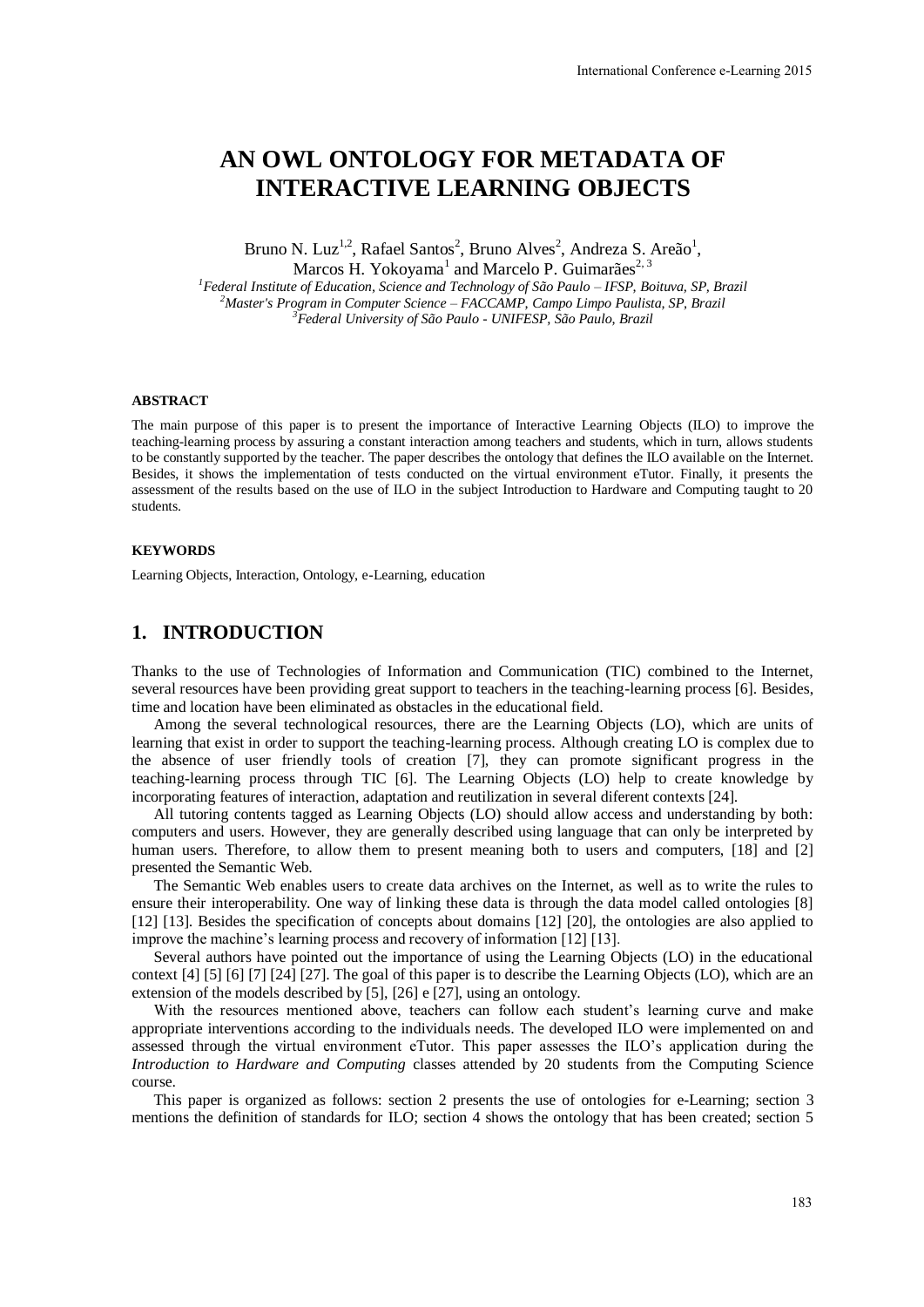discusses and validates (with eTutor support) the ontology offered during classes of the Computing Science course; finally, section 6 shows the conclusion.

## **2. E-LEARNING ONTOLOGY**

The ontologies are contemplated in several fields of Computing Science such as Web information recovery, through online products and services like Ontoweb [10], which is a smart system of agents that work towards the contextualized search on the accessed sources; SEAL [19], which enables the creation of semantic portals based on ontologies; and the OntoSearch [23], which facilitates the reutilization of the ontologies on the Semantic Web.

The paper [9] presents the development of an ontology server that, by using LOM implements an ontology navigation service that dynamically develops HTML pages (including images and textual documentation), which shows the ontology's hierarchy and uses HTML forms to permit users to edit and translate the ontology straight from the LOM's model to the OntoLanguage.

[14] focus his paper on cooperative learning, which utilizes one ontology to form groups focused on individual and group learning goals, roles and instructional learning events.

Considering the models of domain, student, cooperation and pedagogical, [3] defines an ontology to build Interactive Learning Environments in order to answer the questions What, When and Where to study?

To optimize search and the distance learning proccess, [11] has developed a tool based on agents, which is called Web Semantic Search (WebSS). Its main goal is to give conditions for recovering educational contents in the servers of a Learning Management System (LMS) that offers a highly respected and efficient tutoring platform also known as AulaNet.

[17] applies ontologies in order to explicitly characterize the project and the learning objects, as well as the relationship among them. According to the authors, the application of ontologies may result in more efficient semi-automatic tools of extraction, which will , in turn, increase its reuse value. The authors also present a tool based on IMS-LD called Learning Object Context Ontology (LOCO).

Some papers have been adopting ontologies to define learning objects, as presented in [1] which shows an ontology represented through the Web Ontology Language (OwL) [28] to demonstrate the Learning Design semantic (IMS-LD). Meanwhile, [25] describes the ontology as a Web based tool for the development of Learning Units. [25] mentions the use of ontologies to explicitly characterize learning projects, learning objects and the relationship among them.

[22] employs an ontology to represent the Constructivist Learning by being able to identify the competencies and abilities that can be generated by the LO. Besides, they assure the reuse of the objects.

Although the ILO presents the same concepts when compared to the traditionals LO [8], the ILO differenciate from the other proposals due to the fact that their main purpose is to promote interaction among students, teachers and environment.

#### **3. INTERACTIVE LEARNING OBJECTS**

Although the relationship of tutoring contents and LO with interaction has been described by [16] when presenting his metodology to build interactive LO, the author wasn't concerned about structuring the construction of the LO by following standards such as LOM or SCORM.

[21] demonstrates one tool of creation for LO that promotes for LO that promotes the interaction between the teacher and the LO, as well as among the student and the objects. However, the author doesn't fulfill the demand presented in this paper, which is to assure the teacher is able to intercede depending on the current learning stage of the student.

A LO must take into consideration several possibilities of interaction: between teacher and student, student and teacher, LO and student, and LO and teacher. [16] has pointed out the importance of the interaction processes in the cooperative learning models, which generates a higher demand for the creation of ILO. This interaction is supported through the use of educational tools such as chat, tips, alerts, messages and appendixes.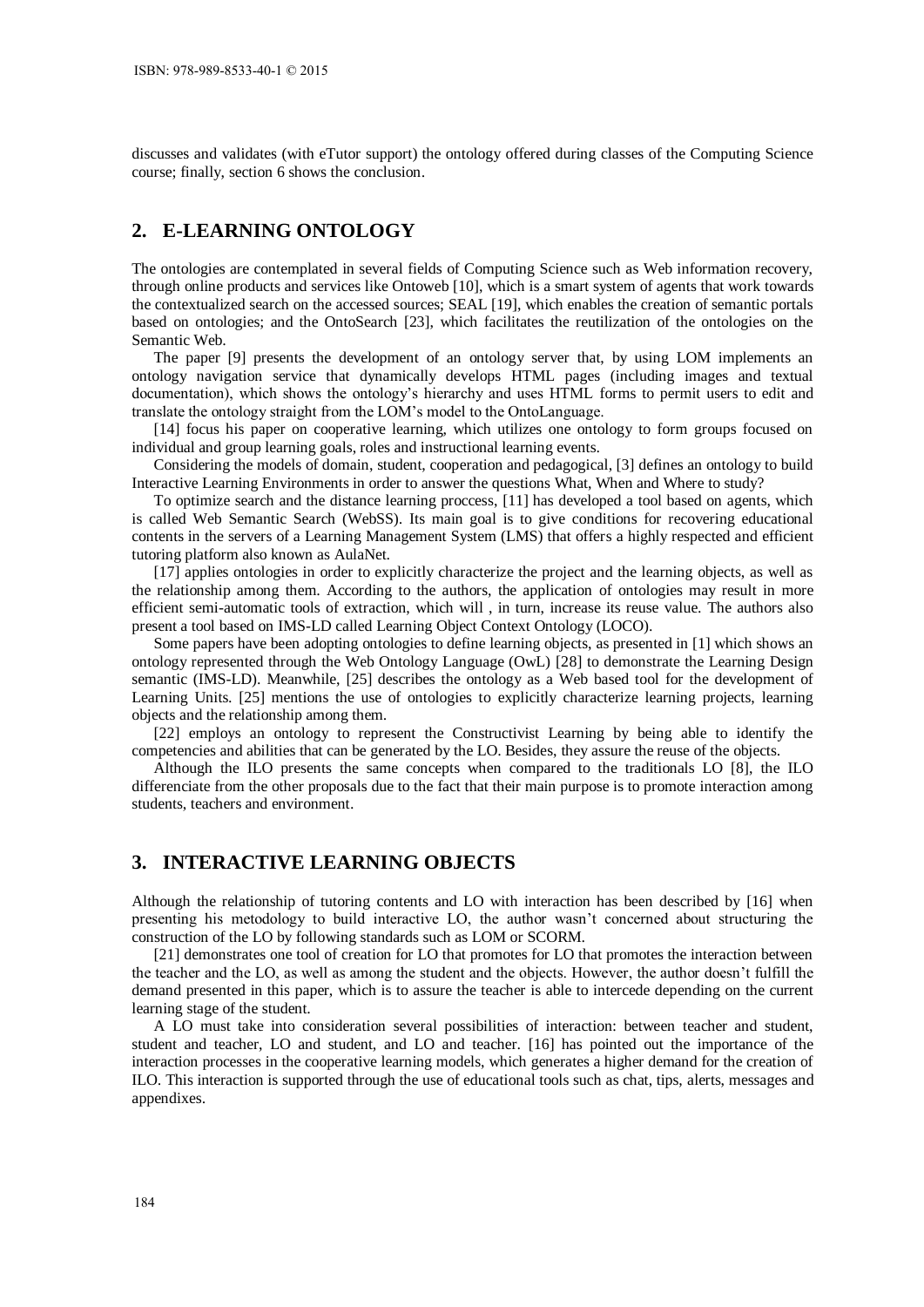In order to fulfill the proposed interaction, the SCORM's metadata standard was adapted. Thus, the compatibility with the traditionals LO was maintained. Among them, those from the interaction class are highlighted. They were created to specify all the educational context of the interaction, from the way it is perceived from the users point of view to how it is offered by the environment.

As soon as an activity starts, the ILO offer options of interaction to the students, such as asking for tips or having a conversation with the teacher through chat. Resources such as attached files (videos, presentations and tutorials) are also available for students while they are using tips.

The ILO assure one interaction that can be automatically turned on. For example, after a certain period of time without interacting with the ILO, the student has the option to receive a tip. At this point, the teacher is warned that the student has reached a certain period of time without interacting, which might indicate some difficulties to move forward. The alerts work based on a color code system that indicates where the student stands regarding his/her use of tips and time spent in the acitivity. The resources are implemented in a Virtual Learning Environment built with this purpose, eTutor.

# **4. ILO´S ONTOLOGY**

The ILO's ontology was made possible by using the language OWL and by considering the principles of Semantic Web. Therefore, the intention was to facilitate the search mechanisms and to provide meaning to the data for the computers' interpretation.

Some important levels in the process of creation and validation of the ontologies are: vocabulary; hierarchy (taxonomy); context (level of application); Syntax Level; Architecture; Design and Structure [12].

The LearningObject class refers to the instances of the objects and it is related to the metadata classes: aggregations and content. The content class wasn't described in this version of the ontology due to the fact that it belongs to the Learning Object's tutoring content.

The LearningObject class represents the instances of objects described along with its metadata. The Content class represents the composition of the LearningObject, which is not included in this version of the ontology. The Vocabulary class encompasses, among the Ontologies and Standards used as reference, those metadata that have fixed values composition and can not be altered beyond those already forecasted. The relationship among the classes follows this format: Metadata hasSubClass General.

Each element of the ontology is described in its formality, containing: class name, URI, Equivalent Class, Disjoint Class and Annotations.

All the 55 elements of metadata were used following the ILO Standard and divided in Data Properties and Object Properties. The first one refers to the simple kind of elements that can be directly related to the metadata. Following, in this case, the model **its <**name metadata>**Is.** The second one fulfills the compound elements as indicated in the Aggregations class and having the structure **has** <name metadata>.

In the Properties model of Objects all the relationships like has  $\langle$  name metadata $\rangle$  have an inverse relationship identified as **its**<name metadata>**Of.** 

The profile used in the OWL Language was OWL-DL, which is an intermediate version as important as the descriptive logic. Therefore, the profile is less formal than OWL Full and it has followed the specifications of the entire domain without further problems. The current ontology is available at: *<http://www.nogueiraluz.com.br/projetos/ILOv1.owl>*.

The ontology presented in the previous section was implemented at the eTutor's ILO tool and tested by 20 students. The tests were given during the *Introduction to Hardware and Computing* classes from the Computing Science course. Assessments, reading archives, questionnaires, appendixes and tips were among the ILO's activities.

Regarding the tests, initially the students were taught how to use the environment, as well as how to ask for support in case of an intervention. The presentation also included the students' perspective during an activity and the options available such as: tips, appendixes and Chat.

The teacher has put together an ILO in a questionnaire format containing 6 multiple choice questions. Each question contained 3 tips configured accordingly. The tips could either pop up automatically, after a 1 minute interval without the student's interaction with eTutor, or could be asked by the student at any time.

After having finished the activities, the students have received a questionnaire, which the main goal was to map the students' opinion about the interaction with the teacher, follow up and the ILO.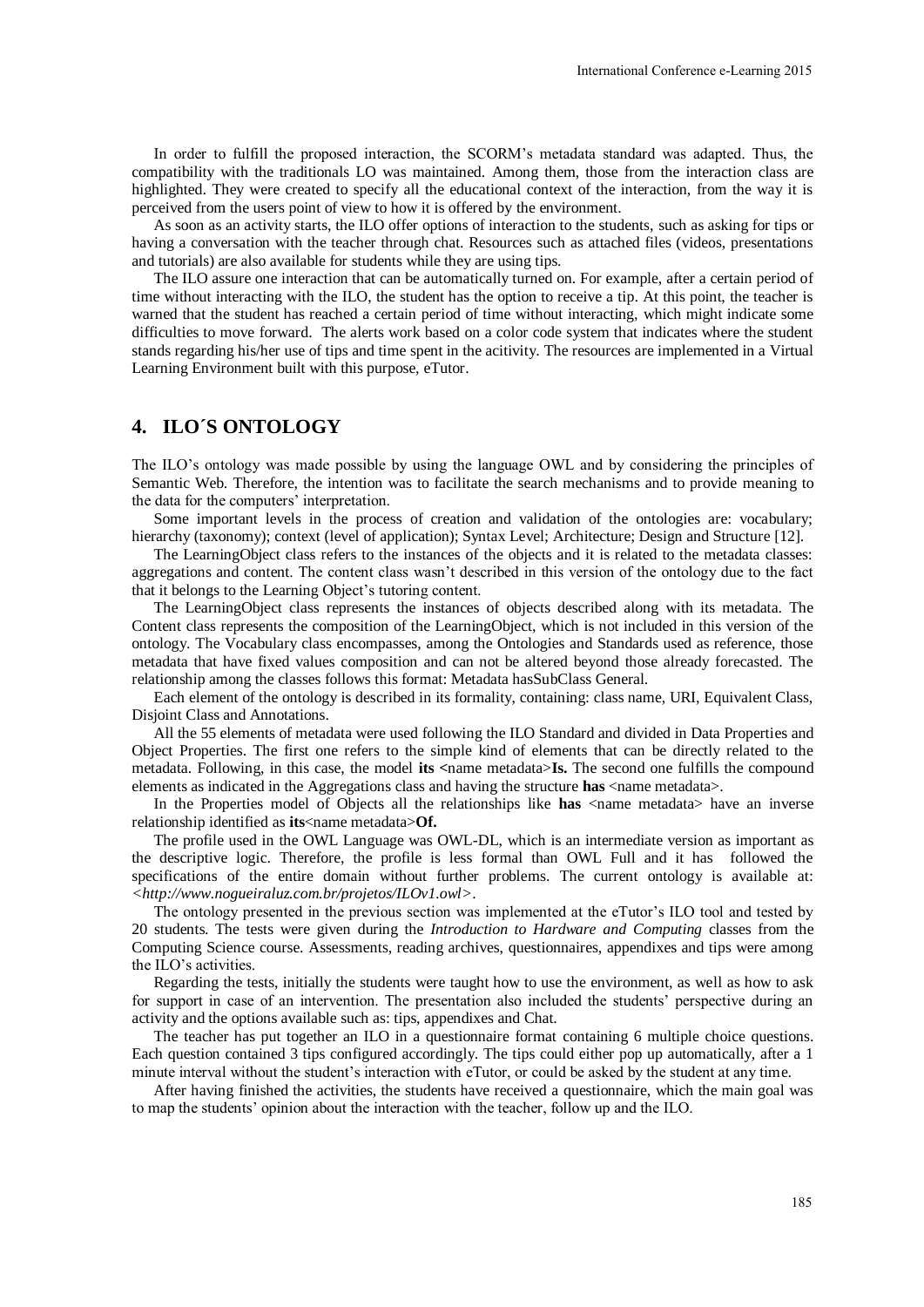# **5. DISCUSSION**

All participants answered 6 questions after having finished the activities. The questions were meant to assess the ILO. The percentage, as well as the questions are presented in Table 1 and the quantitative assessment and the percentage of answers found are shown too.

| <b>Duestions</b>                                                       | Yes              | N <sub>0</sub>      |                | Does not apply |
|------------------------------------------------------------------------|------------------|---------------------|----------------|----------------|
| 1- Have you ever been in a Virtual Learning Environment before?        | 15%              | 85<br>$\frac{0}{0}$ | Does not apply |                |
| 2- Did you feel like the teacher was supporting you?                   | 85%              | 15<br>$\frac{0}{0}$ | Does not apply |                |
| 3- Did you ask for tips during activities?                             | 55%              | 45<br>$\frac{0}{0}$ | Does not apply |                |
| 4- When needed, Did the teacher offer you help and activity follow up? | 65%              | 5%                  | 30%            |                |
| Ouestions                                                              | <b>Excellent</b> |                     | Great          | <b>Regular</b> |
| 5- What is your opinion about interaction during activities?           | 45%              |                     | 30%            | 25%            |
| 6- How do you rate eTutor's tool and the Interative Learning Objects?  | 55%              |                     | 30%            | 15%            |

Table 1. ILO Assessment questions

According to this assessment, 85% rated the ILO as Excellent and Great. Likewise, 75% of the students rated the interaction of activities as being positive. Only 15% of students had already used other LO in Virtual Environment (AVA) before, against 85% who had never accessed an AVA before.

The students who already knew other AVAs, reported that they felt the teachers gave the needed support when using the ILO in the eTutor. They also rated the possibilities of interaction as being Excellent. In this group, 67% of students were giving the support they needed thanks to the help pointed out by the environment.

## **6. CONCLUSION**

The demand for new tools of support to the teaching-learning proccess is evident and has been growing steadily. This paper presented the ILO, which are intended to improve the monitoring of student's learning curve in order to detect their difficulties and apply the solutions accordingly, individually and immediatly. In addition, the teacher can plan the content to be taught according to the students' needs.

Consequently, this paper has defined the ILO ontology that permits the interaction among all participants: teacher and student; student and environment; and environment and teacher. The above mentioned ontology works according to the SCORM standard, as well as to the Semantic Web principles. As a result, it encourages ILO's creation, padronization and sharing.

eTutor was extremely important during the ILO's assessment, once it permited not only the ILO's assessment but also its testings. All the results were positive.

For further investigation and future research, it is highly recommended not only to map the ILO ontology's main classes: Content and LearningObject, but also to apply assessments with the coolaboration of professors from different fields of study.

# **REFERENCES**

- [1] Amorim, R. R., Lama, M., Sánchez, E., Riera, A., Vila, X. A., 2006. A Learning Design Ontology based on the IMS Specification. *In Journal of Educational Technology & Society,* Vol. 9, nº 1, pp. 38-57.
- [2] Berners-Lee, T., 2002. Bringing the World Wide Web to Its Full Potential by Dieter Fensel (Editor), Wolfgang Wahlster, Henry Lieberman, James Hendler, MIT Press, 2002. Bowman, M., Debray, S. K., and Peterson, L. L. 1993. Reasoning about naming systems. *In ACM Trans. Program. Lang. Syst.* 15, Vol 5 (Nov. 1993), pp. 795-825.
- [3] Bittencourt, I., Bezerra, C., Nunes, C., Costa, E., Tadeu, M., Nunes, R., Costa, M., Silva, A. 2006. Ontologia para Construção de Ambientes Interativos de Aprendizagem. *Proceedings of XVII Simpósio Brasileiro de Informática na Educação* (SBIE) – ISSN 2316-6533. UNB/UCB, Brazil.